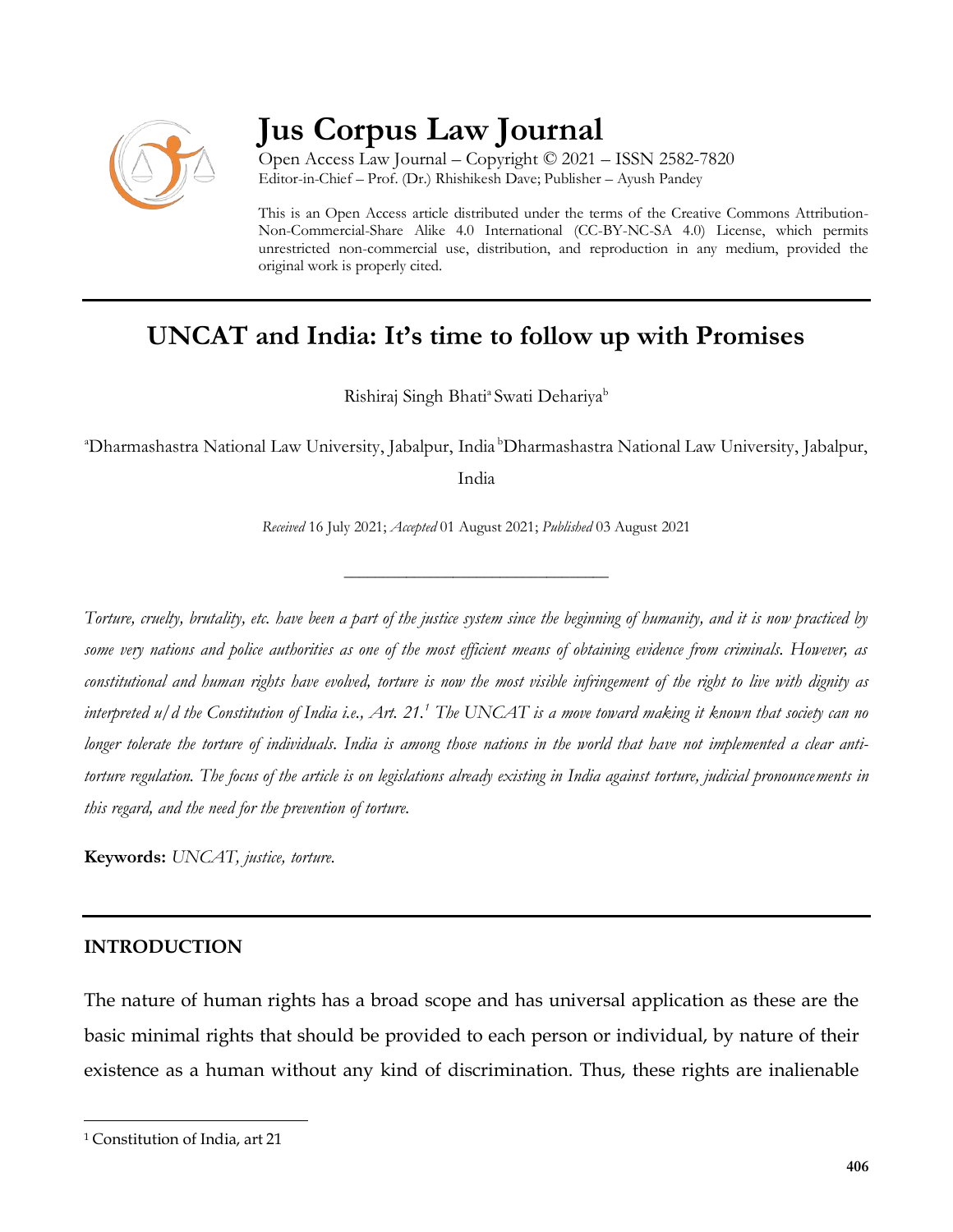and they cannot be abridged by anyone regardless of any event. The protection of these rights is to be ensured by the State and its instrumentalities. However, it is seen that the protection of the same has been miserably failed on their part by using mechanisms such as violence, torture, cruelty, and so on, towards the accused or any person to bring back law and order in the society. It is pertinent to say that the police officials do use third degree treatment or torture on the suspected persons or accused, prisoners, detainees in their custody, mainly to get a confession or any statement relevant for their investigation, which is a clear violation of human dignity. Torture as defined by Black's Law Dictionary means, punishing, extracting a confession or info, or obtaining sadistic pleasure by inflicting severe agony on the body or psyche.<sup>2</sup>

The concept of the prohibition against torture is in harmony with the Int. human rights laws well-established standards, including the right to bodily safety and intrinsic integrity u/d Article 1 of the Universal Declaration of Human Rights (UDHR), 1948<sup>3</sup> and Article 10 of the International Covenant on Civil and Political Rights (ICCPR).<sup>4</sup> The UDHR and ICCPR explicitly prohibit torture, cruel or inhuman, and degrading treatment or punishment under Article 5 of UDHR<sup>5</sup> and Article 7 of ICCPR.<sup>6</sup> However, to curb the use of torture completely there is a specific international document, known as the UNCAT and any other Cruel, Inhuman and Degrading Treatment or Punishment, 1987 which aims to prevent torture, cruel and other inhumane behaviour worldwide. As per Article 1 of the UNCAT, the term "torture" mean's "Where any act of serious physically or mentally suffering is done to person, for the intention of getting from the person or a third person information or denomination or for punishing the person for an act committed, intimidating, coerced into him or a third person or for whatever reason, on grounds of discrimination of any kind, has been intentionally inflicted

<sup>2</sup> Henry Campbell Black, Black's Law Dictionary (9th ed, 2009)

<sup>&</sup>lt;sup>3</sup> 'The Universal Declaration Of Human Rights' (*Undocs.org*, 1948) [<https://undocs.org/en/A/RES/217\(III\)>](https://undocs.org/en/A/RES/217(III)) accessed 01 July 2021

<sup>4</sup> United Assembly, 'A/RES/21/2200 - International Covenant On Economic, Social And Cultural Rights, International Covenant On Civil And Political Rights And Optional Protocol To The International Covenant On Civil And Political Rights - UN Documents: Gathering A Body Of Global Agreements' (*Un-documents.net*, 1976) [<http://www.un-documents.net/a21r2200.htm>](http://www.un-documents.net/a21r2200.htm) accessed 01 July 2021

<sup>5</sup> Universal Declaration of Human Rights (n 3)

<sup>6</sup> International Covenant on Civil and Political Rights (n 4)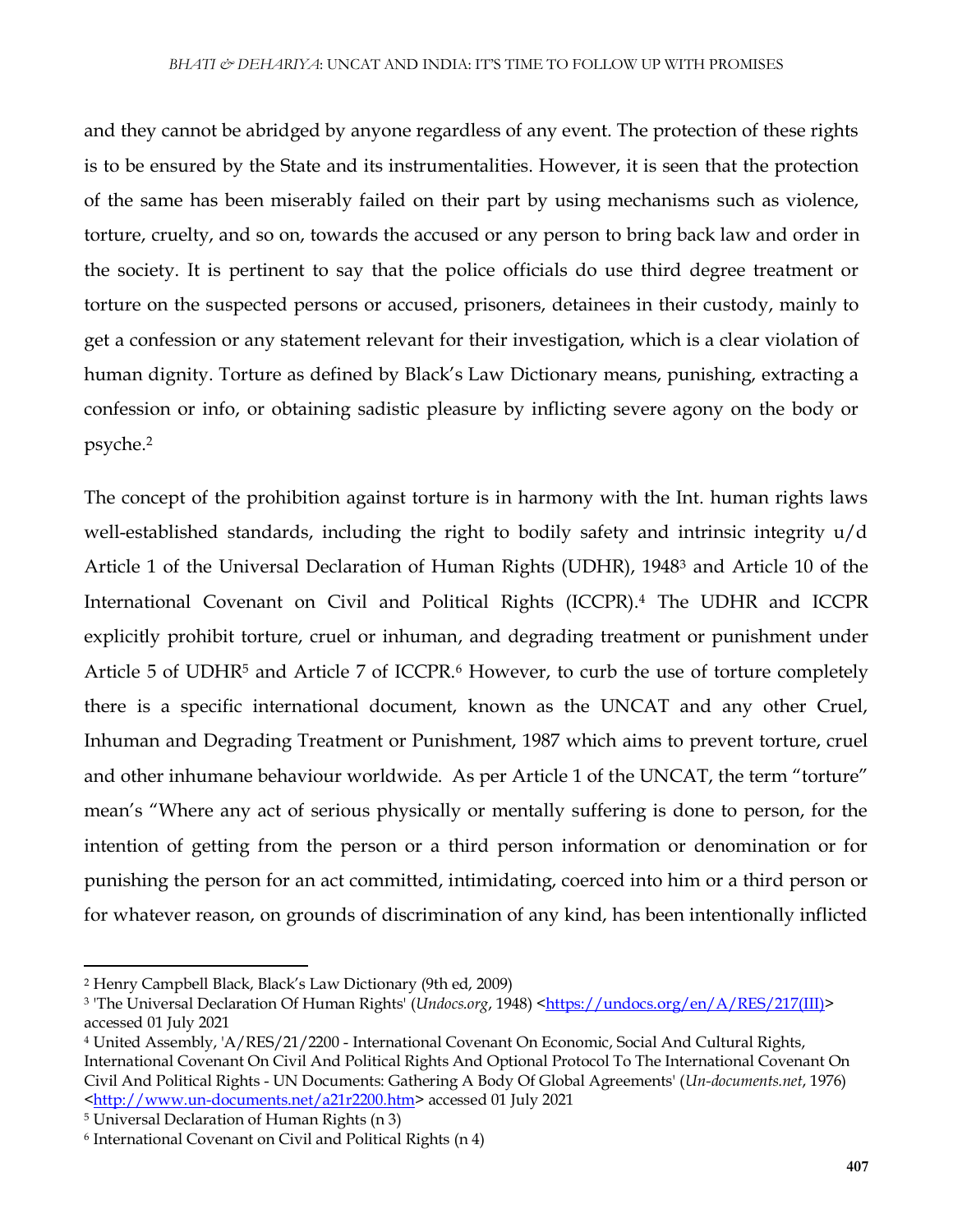on him or her by a person, whether he or she bears physical or mental suffering.".<sup>7</sup> This does not include pain and distress caused simply by authorised sanctions and by legal penalties.<sup>8</sup>

India became a signatory to the UNCAT on Oct 14, 1997, but India is still awaiting to ratify this global convention. This implies that before ratifying UNCAT; India must enact a Torture Prevention Bill. Therefore, this bill has been proposed by the Law Commission of India<sup>9</sup>, the National Human Rights Commission<sup>10</sup> as well as the select Committee of Rajya Sabha in 201011. Further, the Prevention of Torture Bill was introduced in parliament twice, firstly in 2010 and secondly in 2017 but the same was lapsed because of the dissolution 15<sup>th</sup> and 16<sup>th</sup> Lok Sabha.

# **OBJECTIVES OF THE CONVENTION**

 $\overline{\phantom{a}}$ 

The basic right which every human inherits is that they must be protected against any cruel or inhuman treatment which shall be the duty of all government institutions. UNCAT aims to ensure that countries implement a variety of legislative measures to avoid torture. Every country that becomes part of this is required to take certain steps:

- i. To avoid torture, lawmakers, administrative officers, judges, and others must take political, administrative, legal, and other steps.
- ii. To make sure that torture remains a criminal offence in every aspect.

<sup>7</sup> 'Convention Against Torture And Other Cruel, Inhuman Or Degrading Treatment Or Punishment' (*Legal.un.org*, 1987) [<https://legal.un.org/avl/ha/catcidtp/catcidtp.html>](https://legal.un.org/avl/ha/catcidtp/catcidtp.html) accessed 03 July 2021

<sup>8 &#</sup>x27;22 CFR § 95.1 - Definitions.' (*LII / Legal Information Institute*) [<https://www.law.cornell.edu/cfr/text/22/95.1>](https://www.law.cornell.edu/cfr/text/22/95.1) accessed 03 July 2021

<sup>9</sup> Law Commission of India, *Implementation of 'United Nations Convention against Torture and other Cruel, Inhuman and Degrading Treatment or Punishment' through Legislation* (Law Com No 273, 2017)

<sup>10</sup> 'Government Urged To Ratify UN Convention Against Torture | National Human Rights Commission India' (*Nhrc.nic.in*, 2021) [<https://nhrc.nic.in/press-release/government-urged-ratify-un-convention-against-torture>](https://nhrc.nic.in/press-release/government-urged-ratify-un-convention-against-torture) accessed 03 July 2021

<sup>11</sup> Karan Thapar, 'India's 23-Year-Old Failure To Ratify UN Convention Against Torture Is Shameful' (*The Wire*, 2020) [<https://thewire.in/rights/watch-indias-23-year-old-failure-to-ratify-un-convention-against-torture-is](https://thewire.in/rights/watch-indias-23-year-old-failure-to-ratify-un-convention-against-torture-is-shameful)shameful</u>> accessed 03 July 2021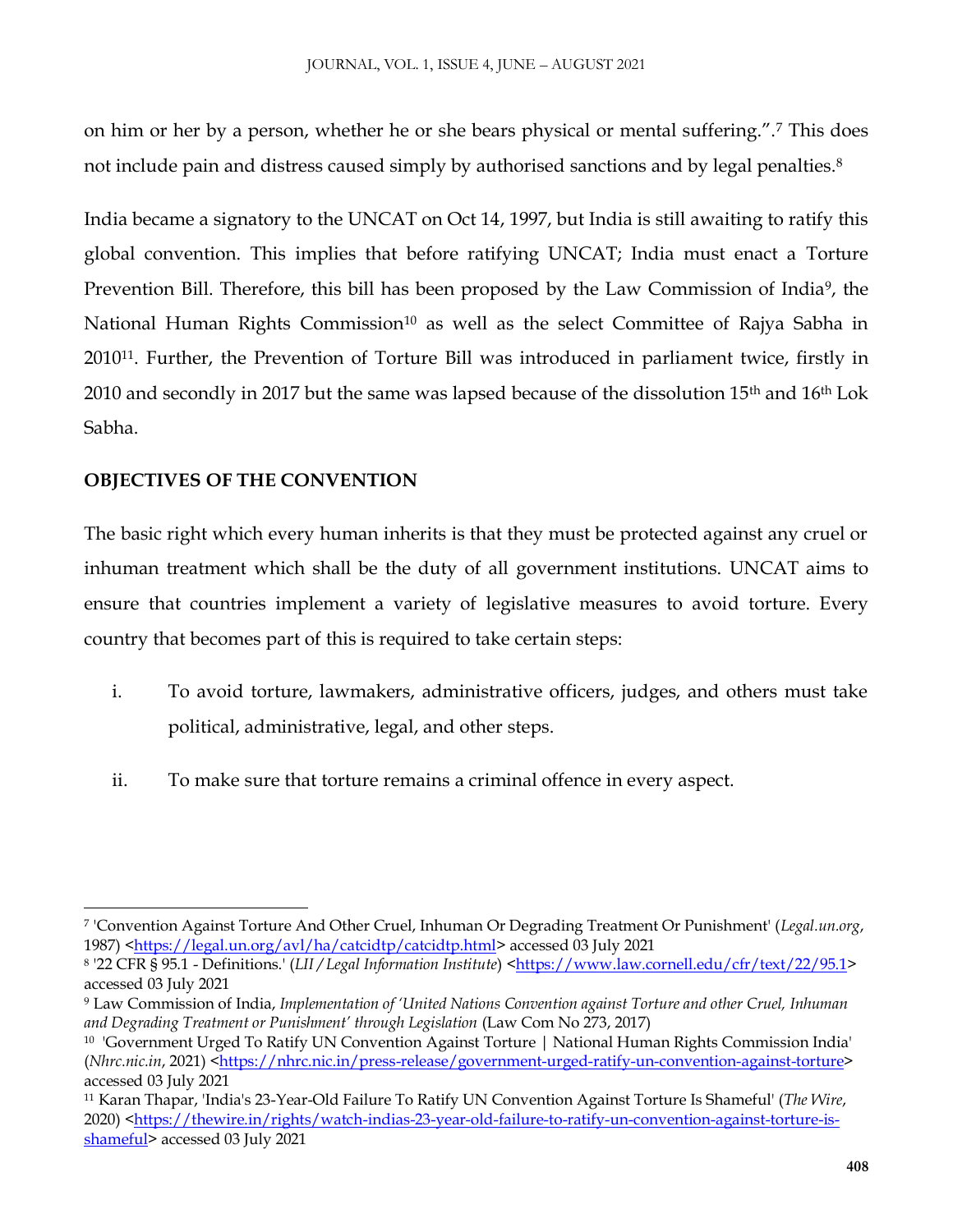In order to comply with these steps, the Law Commission suggested some amendments in the Cr. P.C., 1973, IEA, 1872 & further draft was submitted on Prevention of Torture Bill, 2017 and this draft will tell the substantial and procedural law on torture.

# **LAWS ALREADY PREVAILING IN INDIA AGAINST TORTURE**

There is no specific legislation against torture existing in India but there are various articles of constitution and provision of CrPC, IEA, Police Act, and IPC which directly or indirectly talks about torture in India.

# **Constitutional Provisions**

- Article 20<sup>12</sup> of the Indian Constitution talks about protection against the conviction of offences in which clause 3 talks about the right against self-incrimination. Selfincrimination means expressing facts based on previous experience of the individual making the statement, implying that the person giving the information is the primary or sole participant in the crime and therefore, the individual should not be compelled to make a statement against him<sup>13</sup>. Brain fingerprinting and polygraphs examinations are pretty much self-incrimination<sup>14</sup>. The immunity is given to a person against selfincrimination also serves the goal of reliability<sup>15</sup>. It can also be understood that if a person alleged of a crime is called as a witness on his/her behalf during the investigation using intimidation, harassment, or incentives, there are greater chances that the evidence may be misleading or manipulated out of pure despair, apprehension or fear.
- Article 21 of the Indian Constitution states that "no person shall be deprived of his life or personal liberty except procedure established by law".<sup>16</sup> There is a case in which the Supreme Court of India has said that torture in custody violates the right provided u/d

<sup>12</sup> Constitution of India, art 20

<sup>13</sup> Constitution of India, art 20, cl 3

<sup>14</sup> *Smt Selvi v State of Karnataka* AIR 2010 SC 1974

<sup>15</sup> *State of Bombay v Kathi Kalu Oghad* AIR 1961 SC 1808

<sup>16</sup> Constitution of India, art 21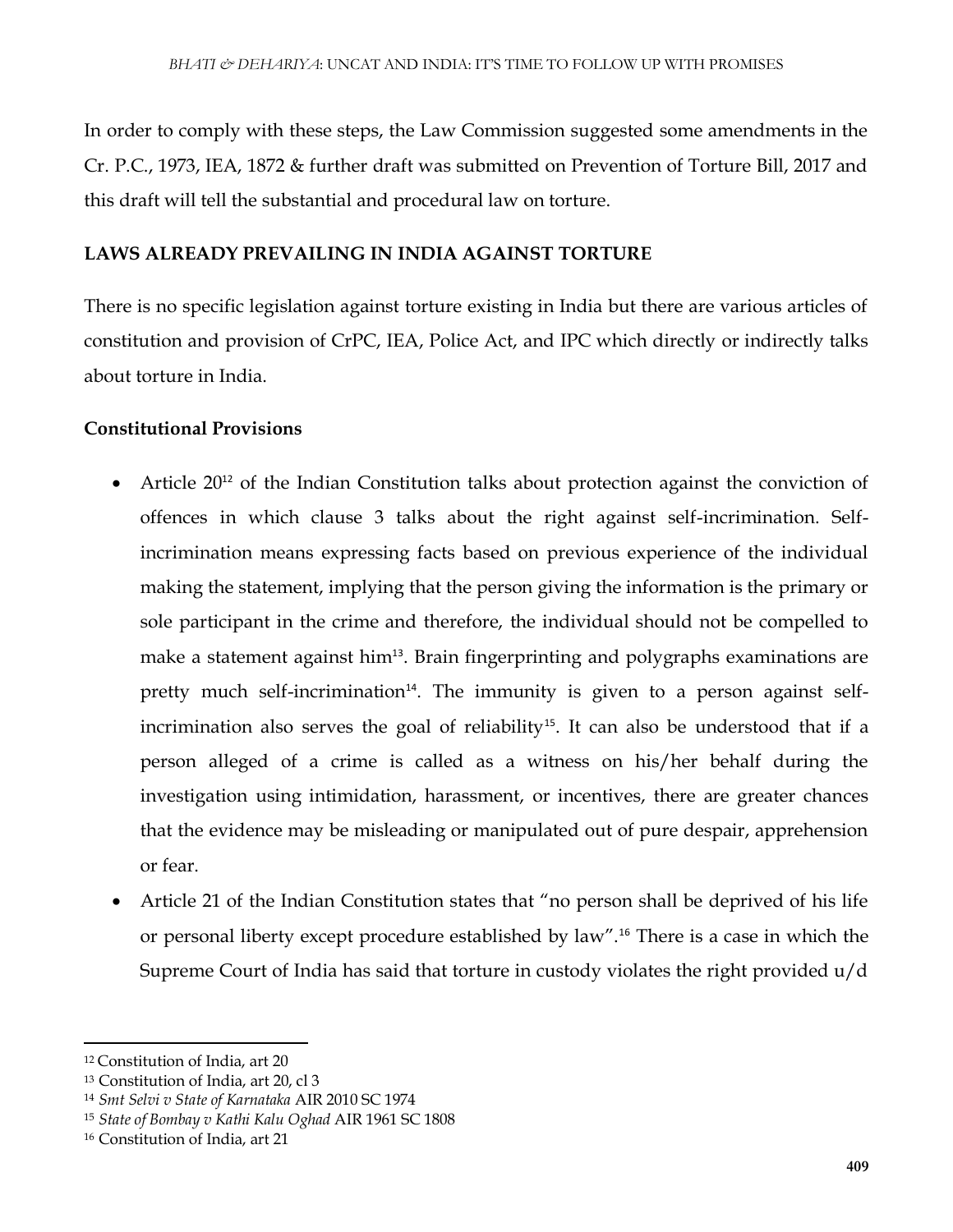Article 21 of the Indian Constitution.<sup>17</sup>In the case of *Sunil Batra v. Delhi*  Administration,<sup>18</sup>the Apex Court held that "fundamental rights do not flee the person as he enters the prison although they may suffer shrinkage necessitated by incarceration". Furthermore, death in police custody caused by torture is impermissible and offensive to Article 21 of the Indian Constitution, held in the landmark case of *D.K Basu v. State of West Bengal.*<sup>19</sup>

 Article 22 of the Indian Constitution provides for protection against arrest and detention in certain cases<sup>20</sup> in which clauses  $(1)$  and  $(2)$  talks about certain cases; one might be protected from imprisonment and even incarceration. After seeing the articles mentioned in Part III of the Indian Constitution i.e., fundamental rights are given to every person, the SC has declared that "each and every individual has a right to life and dignity"<sup>21</sup>, suggesting that torture should never be used against someone who has a right to live with dignity.

# **Code of Criminal Procedure, 1973**

- Section  $46(3)^{22}$  and Section  $49^{23}$  of the Code of Criminal procedure provide that a detainee who has not been alleged with the crime punishable by death or life imprisonment cannot be subjected to greater confinement that is needed to avoid his escape.
- Section  $54^{24}$  provides for the assessment of a detained person by a medical officer, extending the defence against the infliction of custodial torture and harassment.
- Section 176<sup>25</sup> provides for a mandatory magistrate investigation into a suspect's death while being in police custody.

 $\overline{\phantom{a}}$ <sup>17</sup> *Sampat Prakash v State of J&K* AIR 1969 SC 1153; *Kamla Kanhaihalal Kushalani v State of Maharashtra* AIR 1981 SC 814

<sup>18</sup> *Sunil Batra v Delhi Administration* AIR 1978 SC 1675; *Sunil Batra (II) v Delhi Administration* AIR 1980 SC 1579; *In Re: Inhuman Conditions in 1382 Prisons* AIR 2016 SCC 993

<sup>19</sup> *D K Basu v State of West Bengal* AIR 1997 SC 610

<sup>20</sup> Constitution of India, art 22

<sup>21</sup> Constitution of India, art 21

<sup>22</sup> Code of Criminal Procedure 1973, s 46(3)

<sup>23</sup> Code of Criminal Procedure 1973, s 49

<sup>24</sup> Code of Criminal Procedure 1973, s 54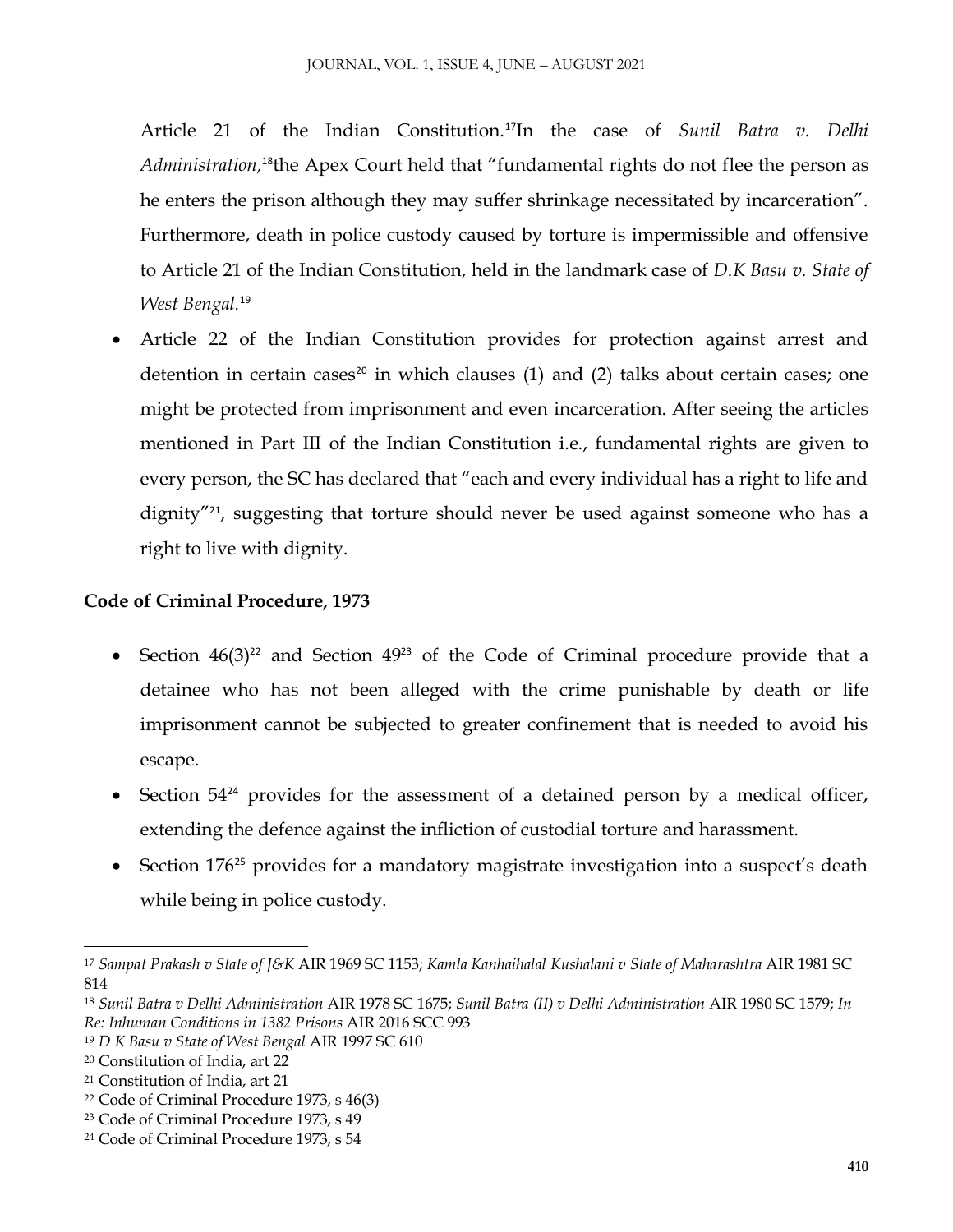Section 316 says that a person who is accused shall not be induced to disclose or withhold any matter within his knowledge by means of any promise or threat.<sup>26</sup> Furthermore, section 358<sup>27</sup> compensates for those who have been wrongfully convicted.

#### **Indian Evidence Act, 1872**

Section 24 provides that a confession becomes irrelevant if it is gained or formed, in relation to the procedure against a person, by any incitation, threat, or promise to prevent any ill of a temporary kind.<sup>28</sup> Section 25<sup>29</sup> covers that a confession given to a police officer before or not during an inquiry is not acceptable and cannot be substantiated against a person who condemns him to be convicted.<sup>30</sup> Section 26 states that an individual in police custody cannot establish his confessions unless he has confessed in the immediate presence of a magistrate.<sup>31</sup>

Section 27 states that how much knowledge the accused knows can be demonstrated.<sup>32</sup>The aim of the three interconnected provisions that are Section 25, 26, and 27 was for the drafters to guarantee the voluntariness of confession by prohibiting the use of torture by police on the person in their custody.<sup>33</sup>

#### **The Police Act, 1861**

 Section 7<sup>34</sup> states that appointment, dismissal, etc. of inferior officers. In a case, the complainant was a member of Jammu and Kashmir's State Legislative Assembly and he was unlawfully arrested by police in order to prohibit him from attending the Legislative Assembly conference.<sup>35</sup>Thus, the single-judge bench of the SC granted compensation for his unlawful imprisonment. Furthermore, recently the Haryana

<sup>25</sup> Code of Criminal Procedure 1973, s 176

<sup>26</sup> Code of Criminal Procedure 1973, s 316

<sup>27</sup> Code of Criminal Procedure 1973, s 358

<sup>28</sup> Indian Evidence Act 1872, s 24

<sup>29</sup> Indian Evidence Act 1872, s 25

<sup>30</sup> *P N Swami v Emperor* AIR 1939 PC 47: 40 Cri LJ 364

<sup>31</sup> Indian Evidence Act 1872, s 26

<sup>32</sup> Indian Evidence Act 1872, s 27

<sup>33</sup> *State of Punjab v Barkat Ram* AIR 1962 SC 276

<sup>34</sup> Police Act 1861, s 7

<sup>35</sup> *Bhim Singh v State of Jammu and Kashmir* AIR 1986 SC 496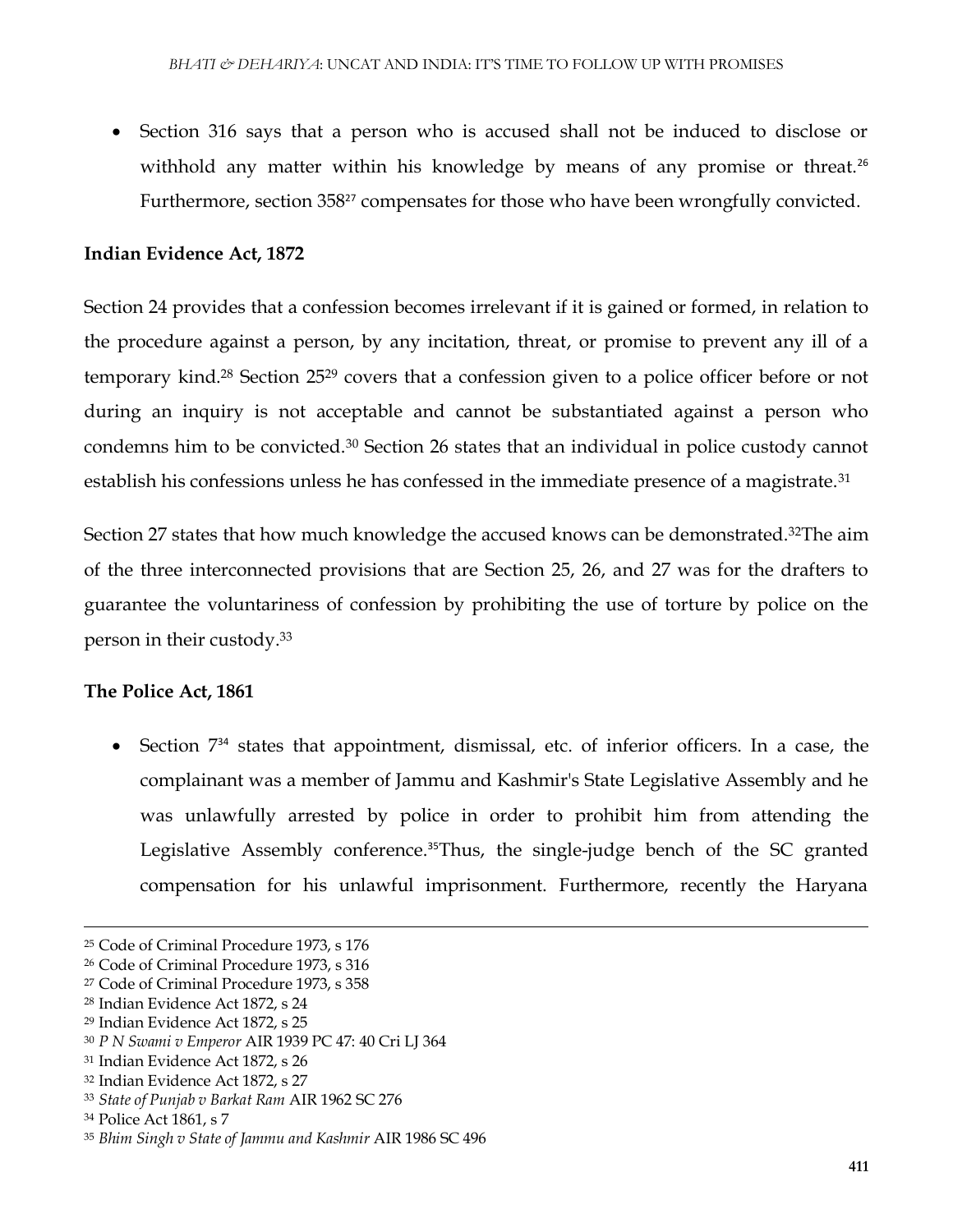Human Rights Commission recommended to the State government to give Rs. 7lakh compensation in a case of unnatural death in police custody to the next of kin of the deceased.<sup>36</sup>

 Section 29 provides penalties for neglect of duty by a police officer who uses unwarranted personal violence on a person in his custody shall be liable to a fine of not more than three months' pay, imprisonment with or without hard labour for a term of not more than three months, or both.<sup>37</sup>

# **Indian Penal Code, 1860**

- Sections 330, 331, and 348 of IPC<sup>38</sup> talk about extorting of confession by way of voluntarily causing hurt and grievous hurt i.e., by means of torture to any person. Also, Section 342<sup>39</sup> acts as a deterrence for anyone who wrongfully confines any person.
- Section  $376(1)(b)^{40}$  criminalises custodial rape perpetrated by a public servant, therefore denouncing the misuse of power by any such authorities.

# **INDIAN JUDICIARY ON THE PROTECTION AGAINST TORTURE**

In several decisions, Indian courts have described torture a couple of times, despite the absence of an agreed and legal term. The type of torture varies, varying from intentional and unintentional acts of brutality to feel agitated either by police or other members of the administration. The SC in DK Basu observed that the word torture is not defined in the Constitution or any legislation.<sup>41</sup> It pointed to Adriana P. Barstow's slightly metaphorical concept: "Torture is a wound in the psyche so unbearable that you can almost sense it at times, but it is still so intangible that there is no way to repair it<sup>42</sup>. Torture is crushing pain in the

<sup>36</sup> 'Compensation Ordered In 'Custodial Death' Case' (*The Hindu*, 2021)

[<sup>&</sup>lt;https://www.thehindu.com/news/national/other-states/compensation-ordered-in-custodial-death](https://www.thehindu.com/news/national/other-states/compensation-ordered-in-custodial-death-case/article34001207.ece)[case/article34001207.ece>](https://www.thehindu.com/news/national/other-states/compensation-ordered-in-custodial-death-case/article34001207.ece) accessed 07 July 2021

<sup>37</sup> Police Act 1861, s 29

<sup>38</sup> Indian Penal Code 1860, s 330, 331 & 348

<sup>39</sup> Indian Penal Code 1860, s 342

<sup>40</sup> Indian Penal Code 1860, s 376(1)(b); *Tuka Ram and Anr v State of Maharashtra* 1979 SCR (1) 810

<sup>41</sup> *D K Basu v State of West Bengal* AIR 1997 SC 610

<sup>42</sup> Mohd Yasin and Sami Ahmed, 'Torture in India: A Human Rights Perspective vis-À-vis UNCAT' (2019) 2 Gap Interdisciplinarities [<https://www.gapinterdisciplinarities.org/res/articles/\(285-295\).pdf>](https://www.gapinterdisciplinarities.org/res/articles/(285-295).pdf)accessed 07 July 2021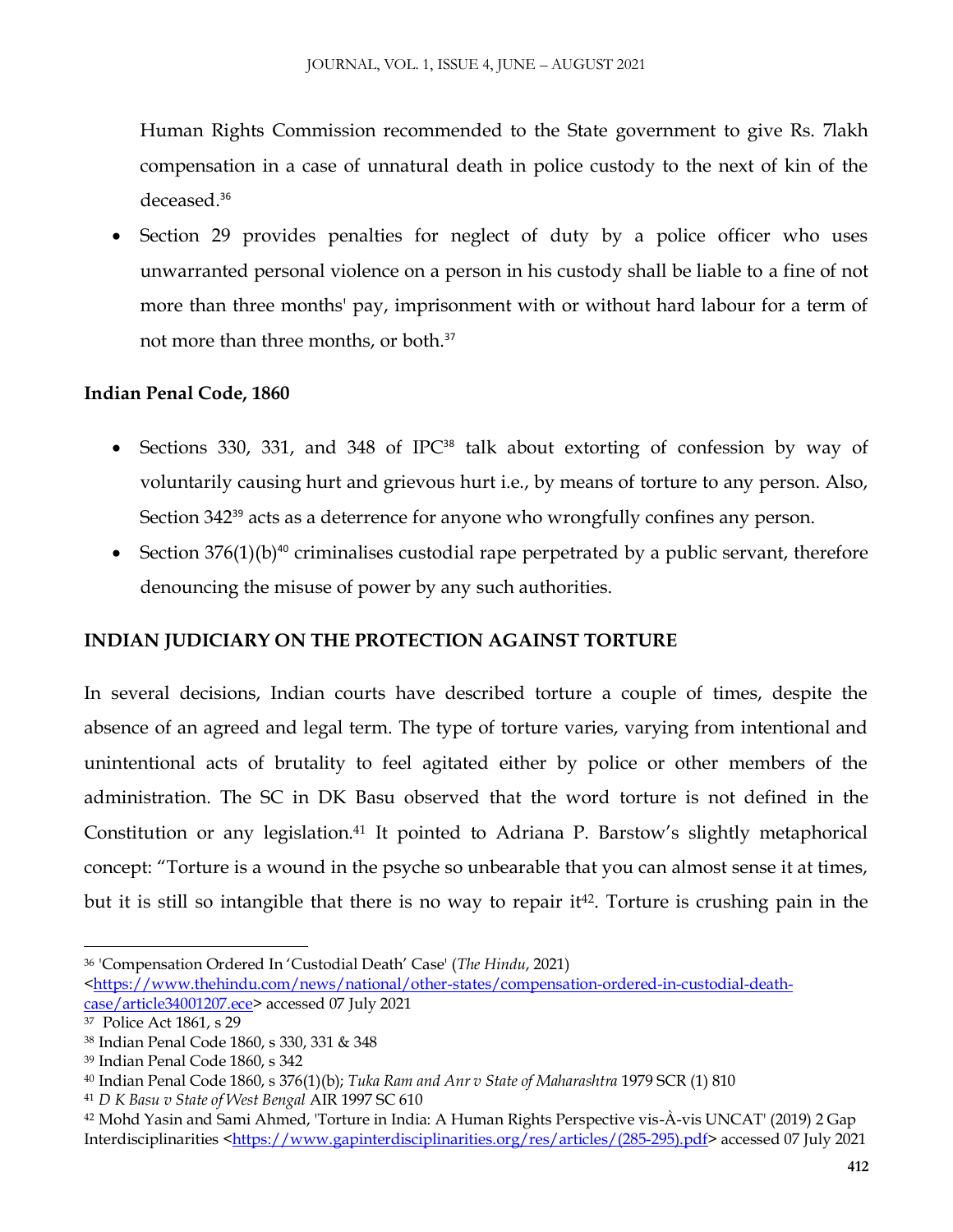chest that is as hard as ice and as thick as a brick, as crippling as sleep and as gloomy as the abyss. Torture is a combination of despair, terror, anger, and hatred. It's an urge to kill and ruin everyone around you, including yourself".<sup>43</sup>

Trying to deprive an individual of sleeping impairs the natural performance and effectiveness, which leads to physiological torment because it has a vast detrimental influence, according to *Re: Ramlila Maidan Incident.*<sup>44</sup> In *Shatrughan Chauhan v. Union of India*<sup>45</sup> SC stressed the extent of torture in the pronouncement of a death sentence, ruling that an excessive, disproportionate, and fair delay in the implementation of a capital punishment constitutes torture, which is also a breach of Article 21 of the C.O.I, and hence justifies commutation of the capital punishment.

Similarly, the High Courts of different states have shown a proactive stance on prevention against torture. Following the custodial death in the case of *Leonard Xavier Valdaris v. Officer-incharge*46, the Bombay High Court ordered the state government to install rotational CCTV cameras at every police station in the state in August 2014. And the cameras should be installed in such a manner that they would cover the corridors and lock-ups all the time. The State Government told the court in 2016 about a pilot project in which it planned to install CCTV cameras at 25 police stations in Mumbai, but the initiative was never completed. The court also demanded an explanation from the State Government over the addition of murder charges against police personnel arrested in connection with the custodial death case. Later, in February 2019, a division bench of the Bombay High Court ordered the State government to provide a progress report on its previous order to install CCTV cameras at all police stations in order to avoid custodial deaths and torture. Even the Gujarat HC ordered the Judicial Magistrate in Bhavnagar district to file FIRs against the police staff charging with torture to various individuals, including women, who were marching peacefully against limestone mining. The injured victims, including women, were not taken to the hospital and were held in detention until they were brought before the court. According to the victims, they recorded their testimonies alleging custodial torture before the magistrate and submitted them to the

<sup>43</sup> *Ibid*

<sup>44</sup> *In Re: Ramlila Maidan Incident* 2012 (5) SCC 1

<sup>45</sup> *Shatrughan Chauhan v Union of India* (2014) 3 SCC 1

<sup>46</sup> *Leonard Xavier Valdaris and others v Officer-in-charge and Others* 2018 SCC OnLine Bom 19118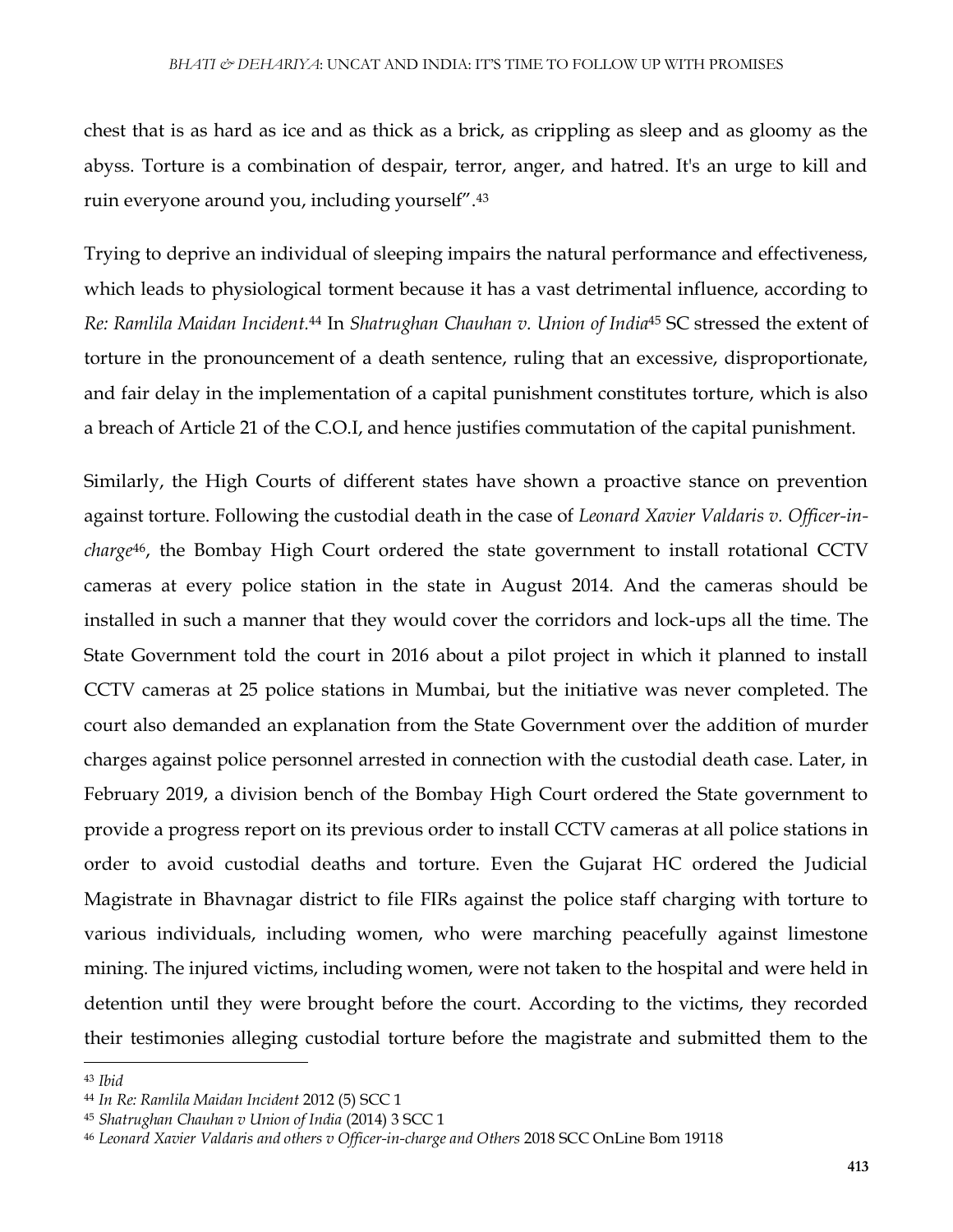session's court as mandated, but no action was followed for three weeks, prompting them to take the matter before the high court. As a result, after reviewing medical reports and testimony given to the magistrate by the victims the HC issued the order to the Judicial Magistrate to file FIRs against the accused police officers.<sup>47</sup>

Noting to the same mentioned above even the European Court of Human Rights (ECHR) laid considerations to be observed in deciding the seriousness of care in Ireland v. the United Kingdom<sup>48</sup>, in which the ECHR set down criteria to be taken into consideration in evaluating the efficacy of penalties, such as the victim's age, sex, and state of health. When assessing the severity of damage sustained on a victim, his or her overall wellbeing must be considered. The ECHR, on the other hand, found that confining inmates to agitation and trying to deprive them of proper nutrition, and rest led to ill-treatment, but it's not tortured. Since reading this decision, you'll find that the criterion for torture has increased slightly. Some international cases, such as Labita v. Italy<sup>49</sup> and Selmouni v. France<sup>50</sup> have described brutality in similar ways. But, the concept of torture is extremely arbitrary, and there is no clear and quick guideline for defining torture and torture activities.

### **URGENT NEED FOR PREVENTION OF TORTURE LAWS**

As stated above there are various laws in India that directly or indirectly prohibits torture. However, considering the required measures taken to ensure their enforcement, none of these laws have proven to be particularly useful or successful in prohibiting torture. Thus, there is a need for specialized law and specific legislation to resolve the growing problem of custodial torture. The misuse of power by authorities can be seen from the various instances mentioned below-

<sup>47</sup> 'India: Judiciary'S Action Against Torture In February 2019 | National Campaign Against Torture' (*Uncat.org*, 2019) [<http://www.uncat.org/jurisprudence/india-judiciarys-action-against-torture-in-february-2019/>](http://www.uncat.org/jurisprudence/india-judiciarys-action-against-torture-in-february-2019/) accessed 09 July 2021

<sup>48</sup> *Ireland v the United Kingdom* (1978) 2 EHRR 25

<sup>49</sup> *Labita v Italy* ECHR 2000 IV (2000)

<sup>50</sup> *Selmouni v France* (1999) SHRR 403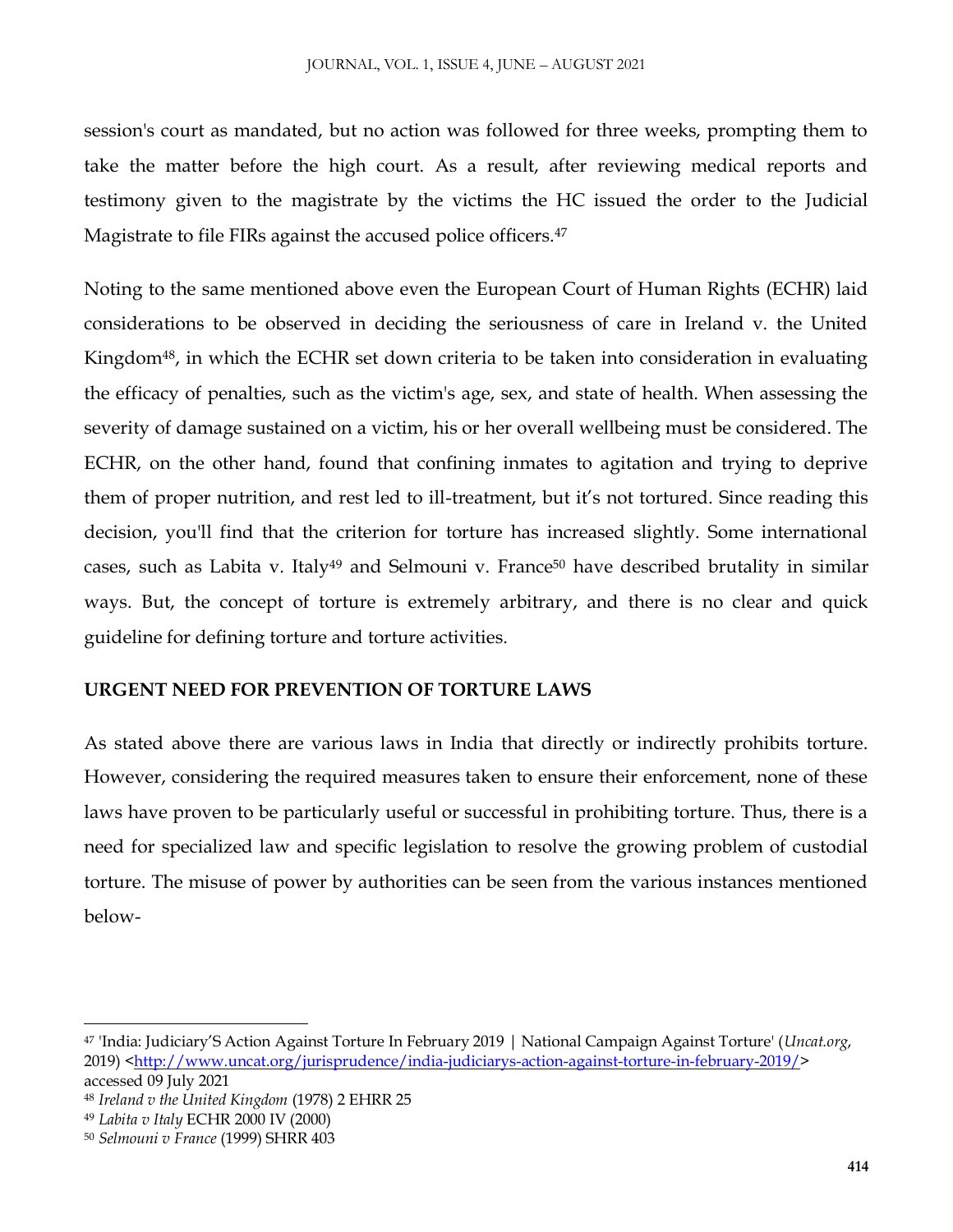- As per "The Indian: Annual Report on Torture 2019" mentions that daily five persons die in custody which amounts to a total of 1,731 persons who died in custody in 2019 which includes 1606 and 125 deaths in judicial and police custody respectively $51$ .
- Even on a variety of occasions, the police have made every move to remove incriminating signs of visible injuries of torture by refusing to perform post-mortem examination or burying the tortured victim's body in panic without performing compulsory post-mortem.
- The continuation of inhumane punishment shows that India is committed to upholding police brutality, therefore any death in detention highlights the fact that why India needs to ratify UNCAT.

# **What triggers torture, and what are the options for dealing with it?**

People who misuse their positions of power are just one facet of a large bureaucracy. Strategies to mitigate such wrongdoing must consider all variables that relate to the broader climate that allows for such actions, as well as be appropriately placed inside the wider systems and frameworks that regulate the law and order and the justice system. According to the studies, the circumstances susceptible to violence, bullying, and corruption are created by a mixture of political, economic, legal, cultural, and social mechanisms and frameworks. The lowest and most disadvantaged people in society are now at a higher risk of mistreatment, according to research.<sup>52</sup>

On either side, there is a clear knowledge of what triggers and enables violence and other types of brutality, as well as a wealth of effective practices for improving mentalities, mitigating threats, and responding effectively to events before they become institutionalized. The UNCAT will help to create communities with no torture where individuals are treated humanely, the law and order and orderly behavior develop, and threats are reduced. No state is perfect? But all states should do more and more to improve the conditions of their state.

 $\overline{\phantom{a}}$ <sup>51</sup> 'India: Annual Report on Torture 2019' (*National Campaign Against Torture*, 2020[\) <http://www.uncat.org/wp](file:///C:/Users/arnav/AppData/Local/Packages/microsoft.windowscommunicationsapps_8wekyb3d8bbwe/LocalState/Files/S0/102/Attachments/%3chttp:/www.uncat.org/wp-content/uploads/2020/06/INDIATORTURE2019.pdf)[content/uploads/2020/06/INDIATORTURE2019.pdf>](file:///C:/Users/arnav/AppData/Local/Packages/microsoft.windowscommunicationsapps_8wekyb3d8bbwe/LocalState/Files/S0/102/Attachments/%3chttp:/www.uncat.org/wp-content/uploads/2020/06/INDIATORTURE2019.pdf) accessed 09 July 2021

<sup>52</sup> Dr Alice Edwards, 'The UNCAT And India: Perspectives On Ratification' (*Webinar*, 2020)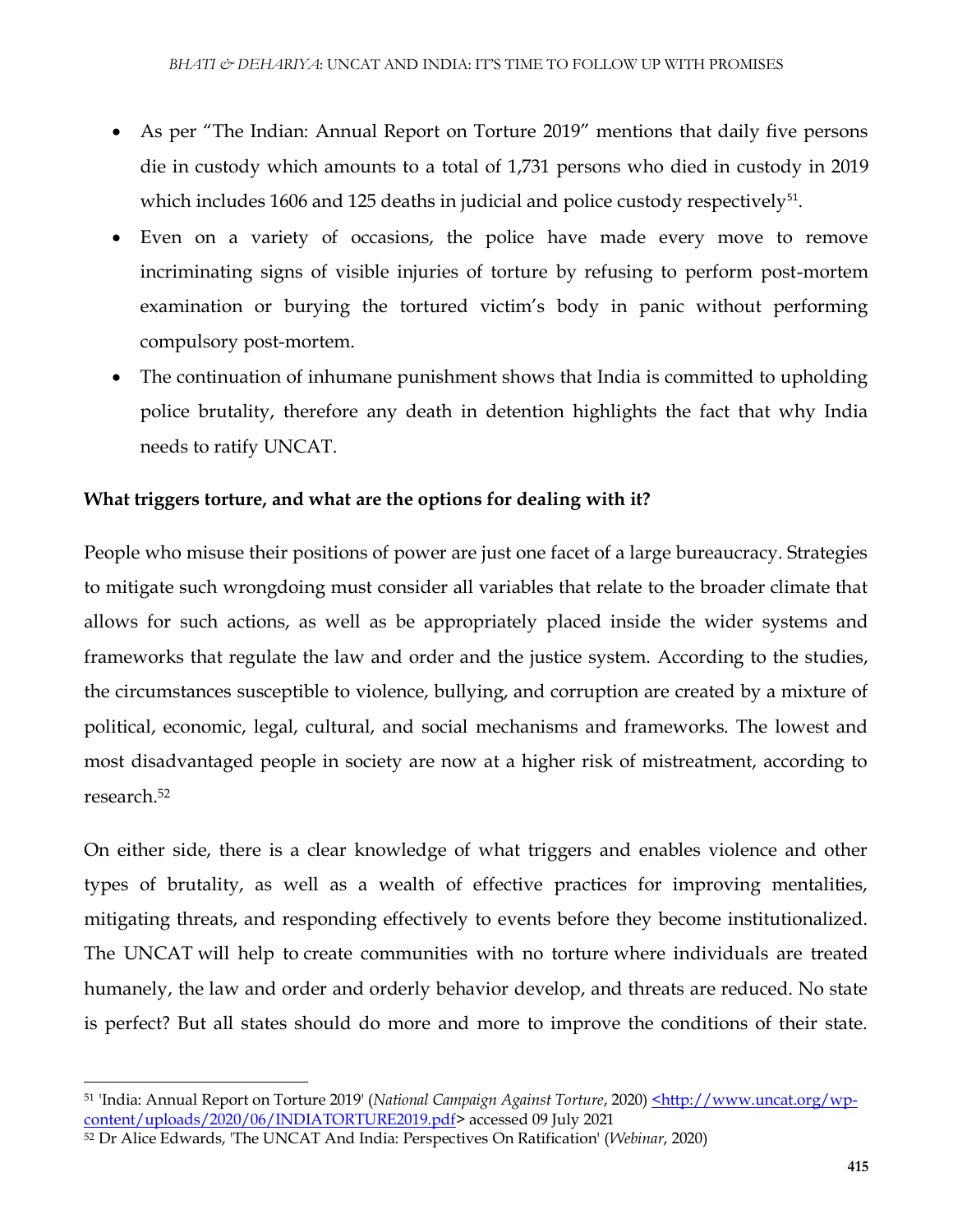They are devoted to constant changes in their institutions and cultures, and they are adamant in their opposition to torture as a widely accepted ultra vires practice.

# **Cases in which India's COVID-19 Lockdown has been tarnished by Police Violence/Brutality and unjustified deaths**

As per "The Indian: Annual Report on Torture 2020", daily five persons die in custody which amounts to a total of 1,680 persons died in custody in the period of 2020 which includes 1569 and 111 deaths in judicial and police custody<sup>53</sup>. Therefore, the number remains the same or is increasing which leads to an urgent need for ratification of UNCAT. During the last year, with the outbreak of the COVID pandemic and the subsequent nation-wide lockdown, the police brutality reached such an extent that the Kerala High Court took Suo Moto cognizance of allegations of police violence on those who breached lockdown laws on March 30, 2002, saying that it will not allow citizens' constitutional rights to be violated<sup>54</sup>.

Even there are various cases in which people died because of torture by police such as in West Bengal a person was beaten harshly by the police which resulted in his death just because the said person did not follow the lockdown guidelines<sup>55</sup>. Further in Tamil Nadu a person who kept his shop open during the nationwide lockdown, and did not follow the Government Guidelines, was detained by the police and in the police custody, a baton was inserted into the anus of that person which resulted in death.<sup>56</sup> It is essential to establish a new norm in government-citizen ties. How do millions of people demand humanitarian protection from mass migration, trafficking, and slavery while the Indian government is reluctant to pass simple laws to shield them from regular abuse committed by their government departments?

<sup>53</sup> Report on Torture (n 51)

<sup>54</sup> Akshita Saxena, 'Kerala HC Takes Suo Moto Cognizance To Monitor State Action, Violation Of Rights, Police Excesses During National Lockdown' (*Livelaw.in*, 2021) [<https://www.livelaw.in/top-stories/breaking-kerala](https://www.livelaw.in/top-stories/breaking-kerala-hc-takes-suo-moto-cognizance-to-monitor-state-action-violation-of-rights-police-excesses-during-national-lockdownread-order-154553?infinitescroll=1)[hc-takes-suo-moto-cognizance-to-monitor-state-action-violation-of-rights-police-excesses-during-national](https://www.livelaw.in/top-stories/breaking-kerala-hc-takes-suo-moto-cognizance-to-monitor-state-action-violation-of-rights-police-excesses-during-national-lockdownread-order-154553?infinitescroll=1)[lockdownread-order-154553?infinitescroll=1>](https://www.livelaw.in/top-stories/breaking-kerala-hc-takes-suo-moto-cognizance-to-monitor-state-action-violation-of-rights-police-excesses-during-national-lockdownread-order-154553?infinitescroll=1) accessed 11 July 2021

<sup>55</sup> 'Covid-19 Lockdown: Man Out To Buy Milk In West Bengal Beaten Up By Police, Dies, Claims Family' (*Scroll.in*, 2020) [<https://scroll.in/latest/957298/covid-19-lockdown-man-out-to-buy-milk-in-west-bengal-beaten-up-by](https://scroll.in/latest/957298/covid-19-lockdown-man-out-to-buy-milk-in-west-bengal-beaten-up-by-police-dies-claims-family)[police-dies-claims-family>](https://scroll.in/latest/957298/covid-19-lockdown-man-out-to-buy-milk-in-west-bengal-beaten-up-by-police-dies-claims-family) accessed 11 July 2021

<sup>56</sup> 'Tension Prevails In Tamil Nadu'S Sattankulam As Trader, Son Held During Lockdown Die' (*The Hindu*, 2020)  $K_1$  [<https://www.thehindu.com/news/national/tamil-nadu/father-son-die-in-judicial-custody-in-sattankulam](https://www.thehindu.com/news/national/tamil-nadu/father-son-die-in-judicial-custody-in-sattankulam-tension-prevails/article31897154.ece)[tension-prevails/article31897154.ece>](https://www.thehindu.com/news/national/tamil-nadu/father-son-die-in-judicial-custody-in-sattankulam-tension-prevails/article31897154.ece) accessed 11 July 2021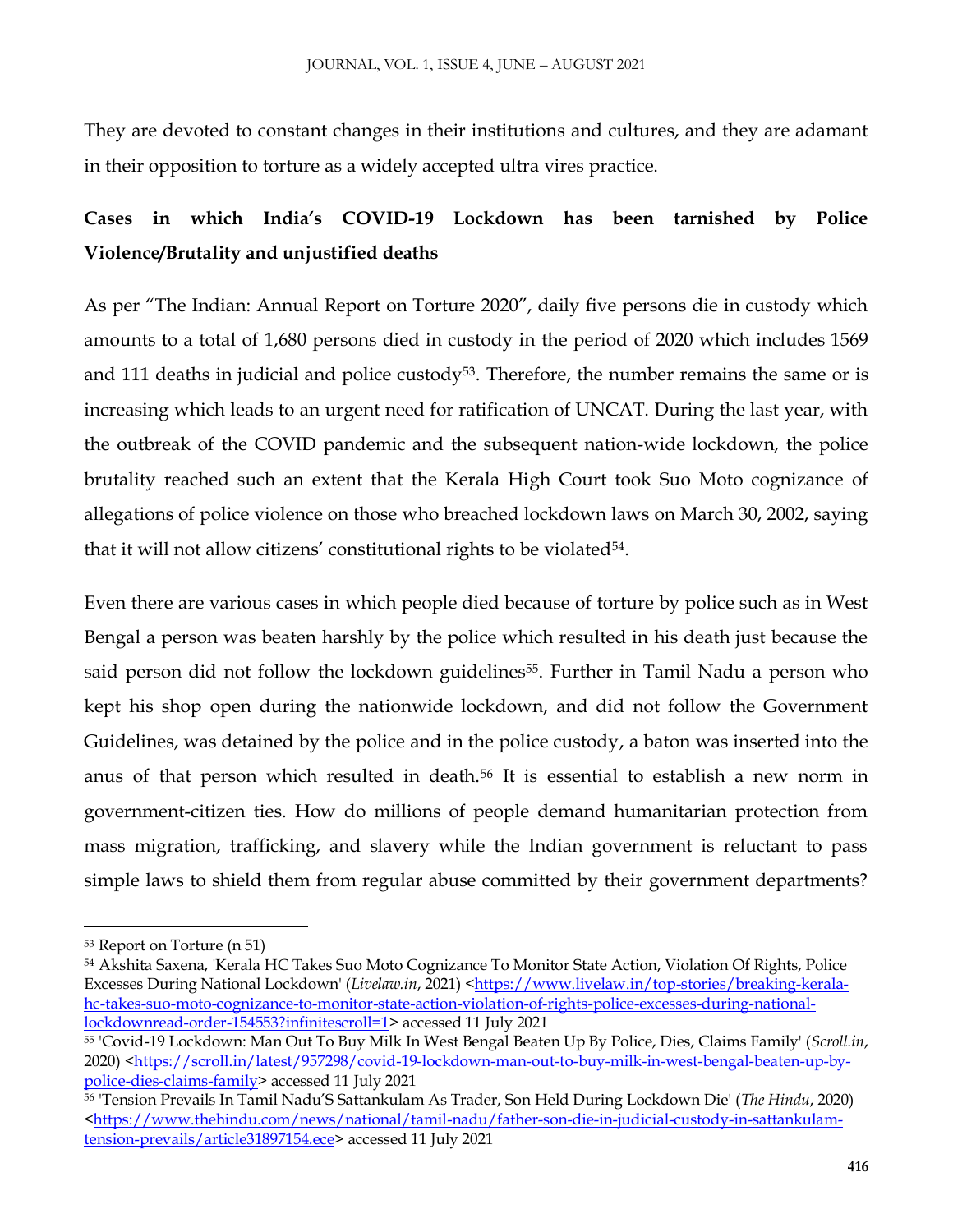Crime incidents involving physical harm and deaths must be registered with the police. This also calls for the passage of a nationwide anti-torture statute, something successive administrations have so far failed to do.

#### **WHY SHOULD INDIA RATIFY UNCAT?**

The Indian government signed the CAT in October 1997 even though it did not ratify it. Domestic legislation is currently being harmonized to comply with the CAT. Article 20 (related to the CAT Committee's investigation), Article 21 (related to State complaints), and Article 22 (relating to individual complaints) have all been reserved by India. But in spite of these efforts and after looking at the increase in the number of cases which are being put forth before the Indian Courts, there are ample number of reasons for which it is the time to ratify the UNCAT and follow up the promises -

- 1. The UNCAT agrees and directs States to successful torture abolition, avoidance, deterrence, and recourse for victims through a gradual development process.
- 2. Ratifying sends out a message that perhaps the ratifying State and also the international community agree that torture will never be accepted in any situation.
- 3. UNCAT provides a comprehensive checklist of measures to avoid torture and unpleasant or intimidation, almost unprecedented among human rights treaties, thus allowing States enough freedom to adapt them to their own national background.
- 4. Ratify procedures often include meetings with a number of organizations, with the aim of enhancing accountability and public confidence in government agencies in the country.
- 5. Joining UNCAT will help the country put in place protections to deter torture and illtreatment, as well as provide victims with redress. It allows for the study, improvement, or updating of current rules, legislation, practices, and procedures.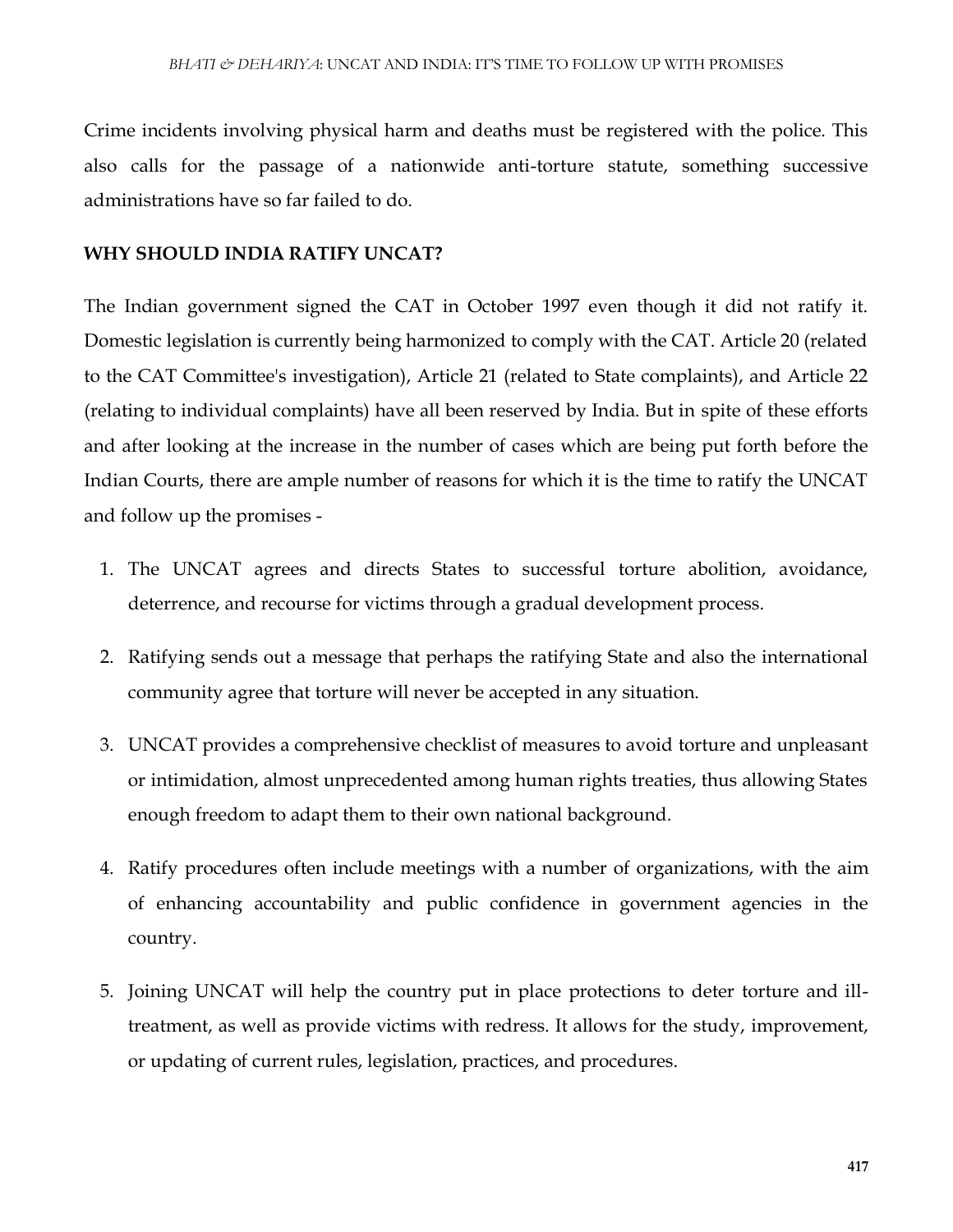- 6. Ratification often provides the impetus for improved criminal justice and several other agency recruitments, as well as opportunities for States to share best practices and initiatives.
- 7. Approval of the UNCAT fosters diplomatic cooperation in fields such as quasi and asylum.
- 8. Ratification could result in more foreign funding for required economic reforms in major industries.
- 9. The UNCAT reinforces the law and the application of the law, makes law enforcement more efficient, and makes jails safer and more managed. Therefore Resilience, international trade, and also Sustainable Development Goals are all aided by this.

#### **CONCLUSION**

It will be a strong symbol both domestically and overseas to welcome India as a UNCAT Member State, as India is home to 1.3 billion people or approximately 18% of the worldwide people. Just 25 countries remain to ratify UNCAT, a figure that is steadily decreasing. The Prohibition of Torture Bill, 2017, introduced by the Law Commission, is indeed a chance for India to enforce a change in the present desperate situation. India is one of those nations that have yet to ratify the UN Convention Against Torture, and so India lags behind these countries in almost every way. Safeguarding from torture is a matter of Article 21, which is the right to life with dignity as well as crucial FR, so if the world's largest country cannot even guarantee the far more essential FR of its citizens, India is no better than military conflict countries that people face the threat of their regimes. The shift is the most significant impediment to improving the condition. Brutality is still regularly used by law enforcement authorities. It is their most effective force in the battle toward offenders and bringing them under bars. Even during the COVID-19 lockdown period, police officials used to torture and violence as a means to make people follow the lockdown guidelines which also resulted in the death of many persons. Not only is it the most commonly used method, but it is also very powerful. The issue with which the government is concerned is that if this option is no longer